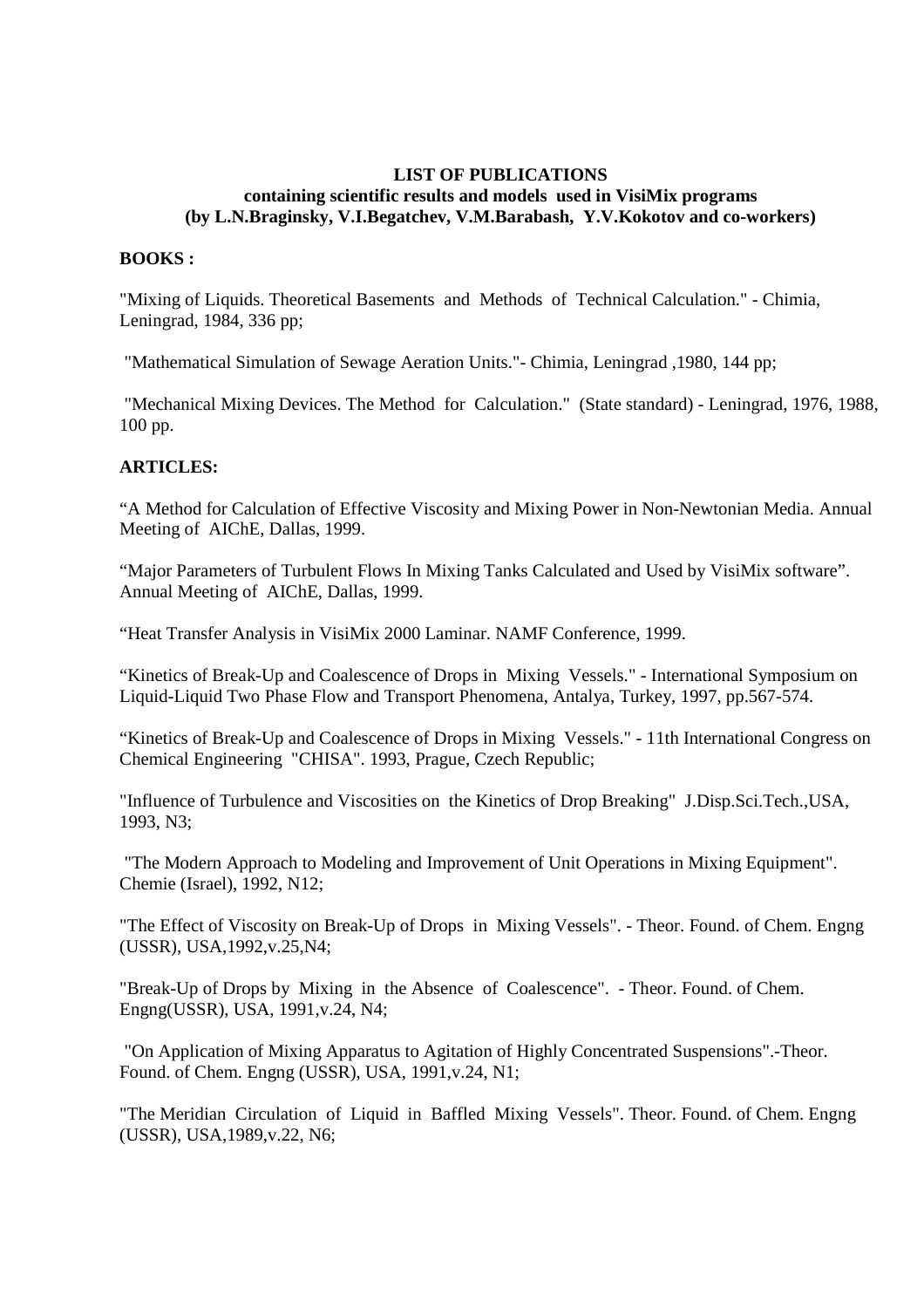"Calculation of Gas Hold-Up in Mixing Vessels".- Theor. Found. of Chem. Engng (USSR), USA, 1988, v.21, N5;

"Effect of a Near-Wall Turbulence on Mixing Hydrodynamics".- Theor. Found. of Chem. Engng (USSR), USA, 1987, v.20, N64;

"Effect of Suspended Solid Particles on Local Characteristics of Turbulence". - Materials of the 5th All-Union Conference on Mixing, 1986, Leningrad, Zelenogorsk;

"Characteristics of Macro-scale Turbulent Transfer in Baffled Mixing Vessels".-Theor. Found. of Chem. Engng (USSR), USA, 1987, v. 20, N64;

"Gas Hold-Up in Surface Area of Agitated Liquid".- Materials of 5th All-Union Conference on Mixing, 1986, Leningrad, Zelenogorsk;

"On Local Coefficients of Heat Transfer in Mixing Vessels". - The Heat Transfer Equipment, 1986, Moscow, NIICHIMMASH;

"Calculation of Continuous Dissolution of Particles of Unknown Size Distribution". - Journal of Applied Chemistry(USSR),USA, 1985, v.57, N12;

"Dynamics of Non-Stationary Heat Transfer in Vessels with Coils". - Materials of 2nd All-Union Conference on Dynamics of Unit Operations of Chemical Technology, 1985, Voronezh;

"Calculation of Heat Transfer in Vessels with Mechanical Mixing". - Theor. Found. of Chem. Engng (USSR), USA, 1983, v.16, N6;

 "Dissolution of Solid Particles Suspended in Agitated Vessels". - Chem. Engng Commun.(USA), 1983, v.21, pp 259-271;

"Evaluation of Heat and Mass Transfer Rates in Flows With External Sources of Turbulence".- Eng. Physical Journal (USSR), USA, 1982, v.12, N1;

"Modeling of Distribution of Temperature and Concentrations in Mixing Equipment". - Materials of 11th Mendeleev's Congress, 1981, Baku;

"Generalized Method to Calculate Power Consumption when Mixing Viscous Newtonian and Non-Newtonian Media".- Theor. Found. of Chem. Engng (USSR),USA, 1980, v.14, N1;

"Homogenization Time in Apparatus with Ribbon Agitators under Laminar Flow Conditions".-Theor. Found. of Chem. Engng (USSR), USA, 1978,v.11, No.6;

"Method for Calculation of Circumference Flow Rate in Vessels with Screw and Ribbon Agitators."- Chem. Machinery(USSR),1978, N3;

"Calculation of the Effective Viscosity when Mixing of Non-Newtonian media." - Materials of the All-Union Conference on Chem. Equipment, 1977,v.2;